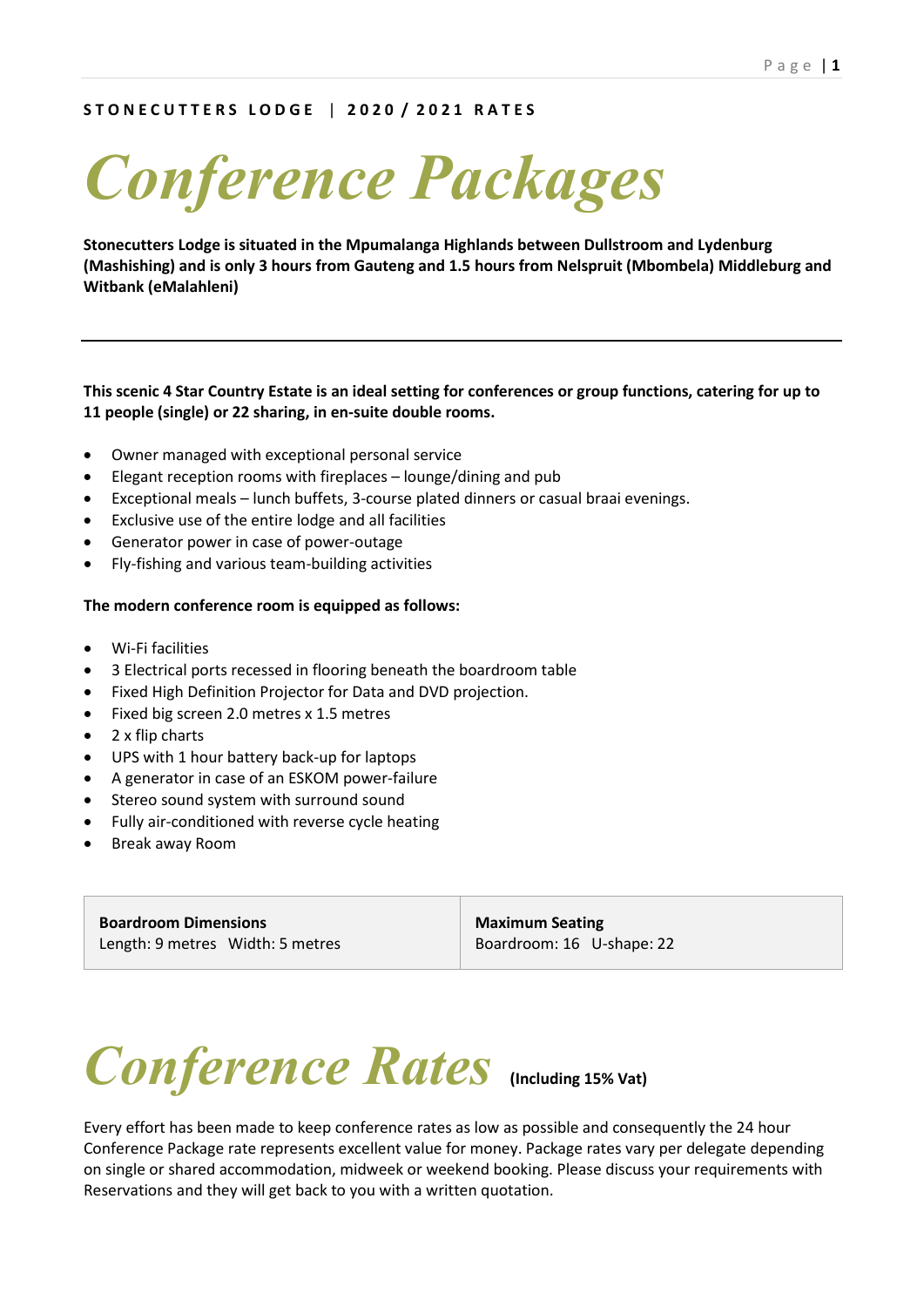## **DAY CONFERENCE RATE**

**R600 pp** (snacks on arrival)*or* **R690 pp** (Continental plus full English breakfast on arrival)

**Rates are broken down as follows:** 

| TEA / COFFEE / SNACKS ON ARRIVAL                   | R 75                   |
|----------------------------------------------------|------------------------|
| OR CONTINENTAL PLUS FULL ENGLISH BREAKFAST         | R 175                  |
| TWO TEA / COFFEE BREAKS                            | R 90                   |
| <b>BUFFET LUNCH</b>                                | R 220 per person       |
| <b>CONFERENCE ROOM AND ALL EQUIPMENT (7 HOURS)</b> | R 250 per person       |
| USE OF OFFICE SERVICES WILL BE CHARGED FOR         | All prices include VAT |

## **24-HOUR CONFERENCE RATE**

| <b>CONFERENCE TARIFF</b>           | 01 JAN 2020 - 31 DEC 2021 | <b>24 HOUR PACKAGE</b> |
|------------------------------------|---------------------------|------------------------|
|                                    | <b>MID WEEK SHARING</b>   | <b>WEEKEND SHARING</b> |
| <b>ACCOMMODATION</b>               | R 1 000                   | R 1 250                |
| <b>BREAKFAST</b>                   | R 175                     | R 175                  |
| <b>LUNCH</b>                       | R 200                     | R 200                  |
| <b>DINNER</b>                      | R 350                     | R 350                  |
| <b>MORNING &amp; AFTERNOON TEA</b> | R 100                     | R 100                  |
| <b>CONFERENCE FACILITY</b>         | R 230 (8 Hours)           | R 230 (8 hours)        |
| <b>TOTAL PER PERSON SHARING</b>    | R 2055                    | R 2 3 0 5              |

|                                    | <b>MID WEEK SINGLE</b> | <b>WEEKEND SINGLE</b> |
|------------------------------------|------------------------|-----------------------|
| <b>ACCOMMODATION</b>               | R 1415                 | R 2000                |
| <b>BREAKFAST</b>                   | R 175                  | R 175                 |
| <b>LUNCH</b>                       | R 200                  | R 200                 |
| <b>DINNER</b>                      | R 350                  | R 350                 |
| <b>MORNING &amp; AFTERNOON TEA</b> | R 100                  | R 100                 |
| <b>CONFERENCE FACILITY</b>         | R 230 (8 Hours)        | R 230 (8 Hours)       |
| <b>TOTAL PER PERSON SINGLE</b>     | R 2 460                | R 3 045               |
| <b>OFFICES SERVICES EXTRA</b>      | Prices include VAT     | Prices include VAT    |